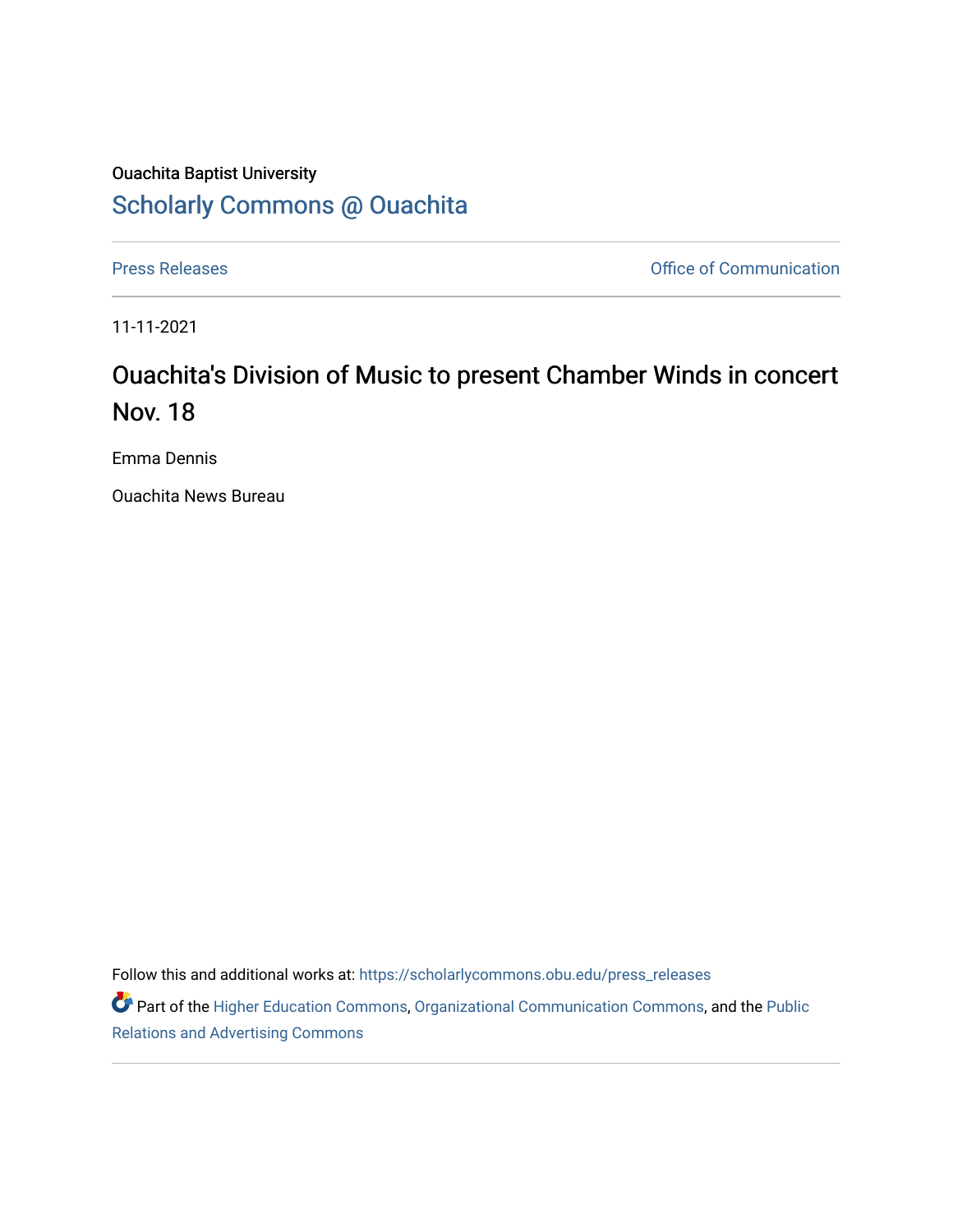



*Photo 1* by Hannah Adamson

For immediate release **Ouachita's Division of Music to present Chamber Winds in concert Nov. 18** *By Emma Dennis* November 11, 2021 For more information, contact OBU's news bureau at [newsbureau@obu.edu](mailto:newsbureau@obu.edu) or (870) 245-5208

ARKADELPHIA, Ark—Ouachita Baptist University's Division of Music will present its Chamber Winds fall concert Thursday, Nov.18, at 7:30 p.m. in the McBeth Recital Hall. The concert is open to the public and free of charge.

"I am looking forward to hearing our students perform a variety of fun and interesting music on stage for an audience again after a long hiatus due to COVID-19," said Dr. Caroline Taylor, professor of music at Ouachita and concert conductor. "I hope that audiences will have a renewed appreciation for the importance of listening to live music and an appreciation for the opportunity to hear our music students perform."

The Ouachita Saxophone Quintet will open the program with "The British Grenadiers," a traditional British and Canadian military marching song arranged by James Christensen; "Fast Walk" by Daniel Dorff; and "When I'm Sixty-Four," written by Paul McCartney and John Lennon and arranged by Ramon Ricker. The Flute Quartet will follow with a performance of "Largo" and "Vivace" from *Concerto for Four Flutes, TWV 40:201* by G.P. Telemann and "Trepak (Russian Dance)" from Pyotr Tchaikovsky's *Nutcracker Suite.*

"Epitaphe de Jean Harlow" by Charles Koechlin will be performed by Cross Brandon, a senior music industry major from Little Rock, Ark., on flute; Craig Crawford, a senior instrumental music performance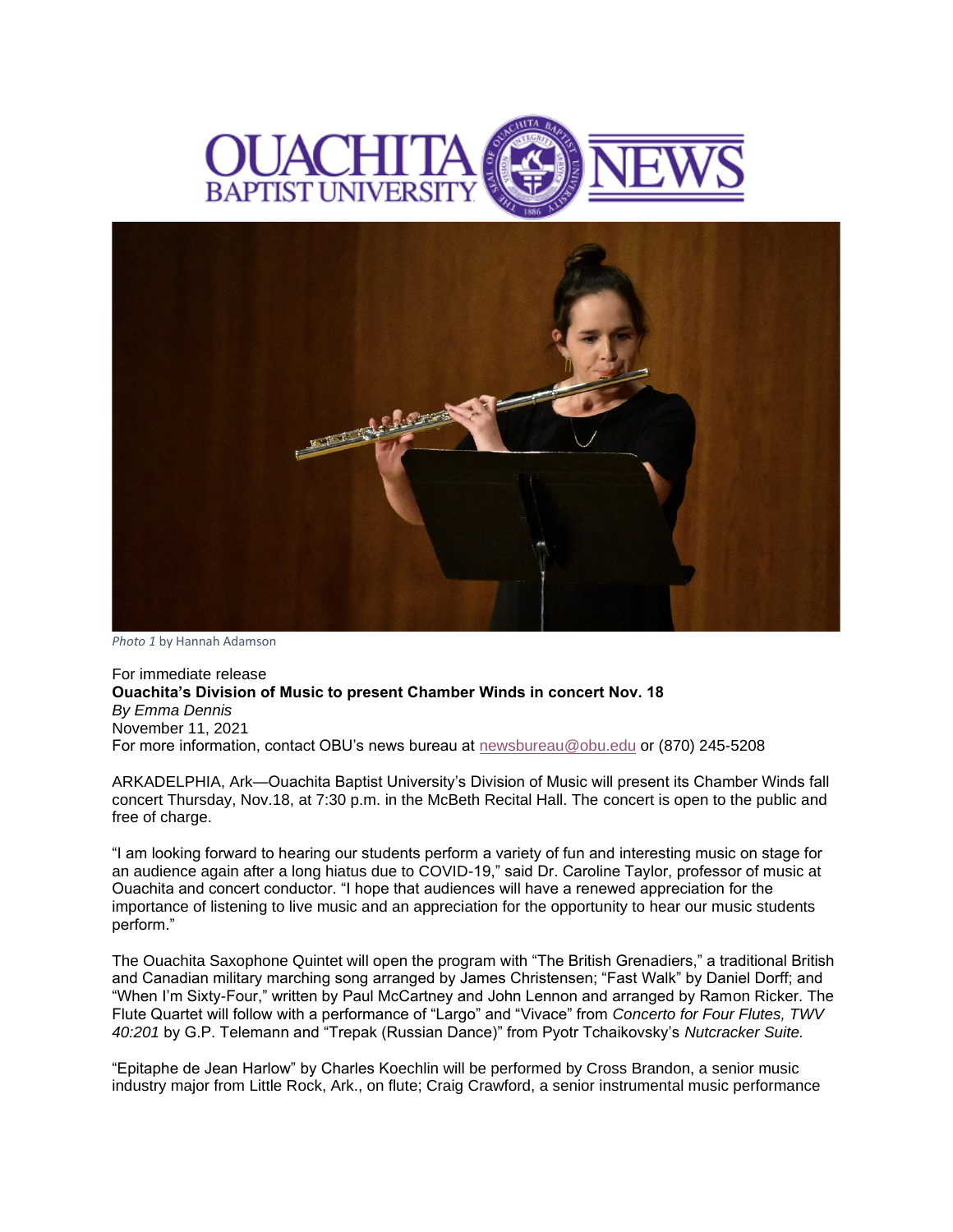major from Texarkana, Texas, on saxophone; and Ouachita staff accompanist Kristen La Madrid on piano.

The Clarinet Ensemble will perform "Andantino" and "Allegretto all marcia" from *Petite Quartet* by W.A. Crosse and "Mock Morris," written by Percy Grainger and arranged by Steve Knight. "Love," "Bravery," "Sweetness" and "Vigor" from Telemann's *Heldenmusik: The Heroic Temperaments* will be performed by the Double Reed Trio.

Ludwig von Beethoven's "Abschiedsgesang," "Felicity" by Raymond Premru and "Little Fugue" by Robert Schumann will be performed by the Brass Trio, then the Saxophone Quartet will close the concert with "Andante et Scherzo" by Eugene Bozza and "Volcanic Ash" by Chris Evan Hass.

"I am most excited about hearing all of the different instrument ensembles," said Katelyn Still, a senior instrumental music education major from Benton, Ark., on alto saxophone. "You are able to hear specific instruments in a group and appreciate their unique sound. I want audiences to gain a greater appreciation for the different instruments they are listening to."

For more information, contact Dr. Caroline Taylor at (870) 245-5139 or [taylorc@obu.edu.](mailto:taylorc@obu.edu)

........................................................................................................................................................................

### **BRASS TRIO**

Holli Barger, a senior instrumental music education major from Carrollton, Texas, horn Will Gordey, a freshman instrumental music education major from Alexander, Ark., euphonium Tyler Hancock, a freshman instrumental music education major from Alexander, Ark., trombone

#### **CLARINET ENSEMBLE**

Caitlynne Chitwood, a freshman instrumental music education major from Gurdon, Ark. Reganne Dumas, a senior instrumental music education major from Texarkana, Texas Lane Dunman, a freshman instrumental music performance and nutrition/dietetics double major from Cash, Ark.

Hailea Eubanks, a sophomore instrumental music education major from Paragould, Ark. Hanah Green, a senior music industry major from Arkadelphia, Ark. Taryn Toles, a senior instrumental music education major from Little Rock, Ark.

Ashton Tumlison, a freshman music and psychology double major from Benton, Ark.

#### **DOUBLE REED TRIO**

Kristen La Madrid Kaitlyn Norris, a freshman instrumental music education major from Tyler, Texas Brock Wade, a junior instrumental music education major from Plano, Texas

#### **FLUTE QUARTET**

Destiny Diaz, a senior instrumental music education major from Ontario, Calif. Brailee Price, a sophomore instrumental music education major from Pineville, La. Skylar Schaffer, a freshman instrumental music education major from West, Texas Victoria Sprague, a sophomore biology major from Ponder, Texas

#### **SAXOPHONE QUARTET**

Cross Brandon Craig Crawford Graham Scarborough, a junior instrumental music education major from Ruston, La. Katelyn Still

## **SAXOPHONE QUINTET**

Ayden Bennett, a sophomore music industry major from Donaldson, Ark. Caden McClain, a freshman instrumental music education major from Pine Bluff, Ark.